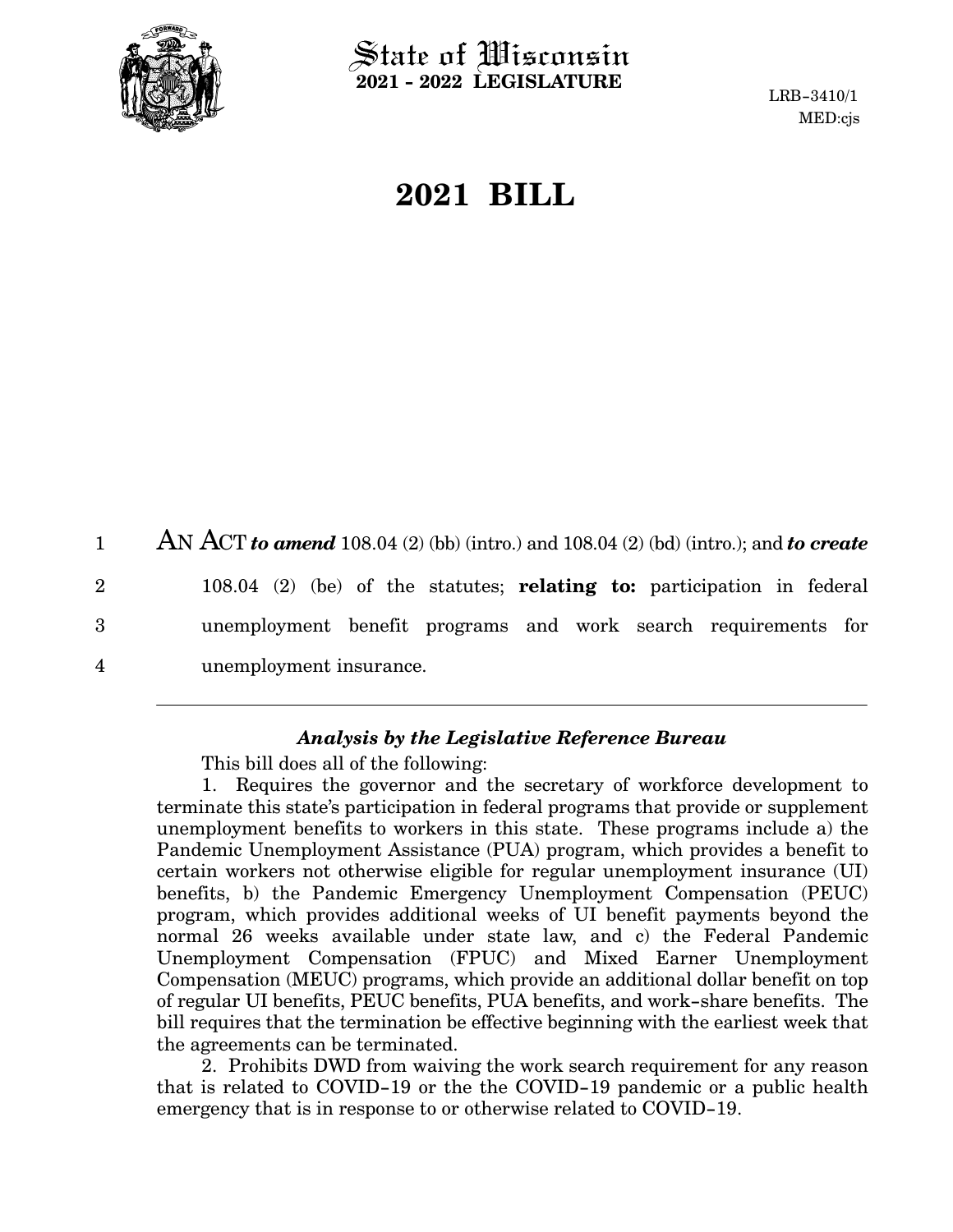#### **BILL**

Under current law, a claimant for UI benefits is generally required to search for work each week in order to remain eligible, but the Department of Workforce Development is required to waive these requirements under certain circumstances. Under current law, DWD has limited rule-making authority to modify the availability of waivers or establish additional waivers if necessary to comply with a requirement under federal law or if specifically allowed under federal law.

For further information see the state and local fiscal estimate, which will be printed as an appendix to this bill.

### *The people of the state of Wisconsin, represented in senate and assembly, do enact as follows:*

| $\mathbf{1}$     | <b>SECTION 1.</b> 108.04 $(2)$ (bb) (intro.) of the statutes is amended to read:       |
|------------------|----------------------------------------------------------------------------------------|
| $\overline{2}$   | 108.04 $(2)$ (bb) (intro.) The department shall, except as provided under par.         |
| $\boldsymbol{3}$ | pars. (bd) and (be), waive the work search requirement under par. (a) 3. if any of the |
| $\overline{4}$   | following applies:                                                                     |
| $\overline{5}$   | <b>SECTION 2.</b> 108.04 (2) (bd) (intro.) of the statutes is amended to read:         |
| $6\phantom{1}6$  | 108.04 (2) (bd) (intro.) The Except as provided in par. (be), the department may,      |
| $\bf 7$          | by rule, do any of the following if doing so is necessary to comply with a requirement |
| 8                | under federal law or is specifically allowed under federal law:                        |
| 9                | <b>SECTION 3.</b> 108.04 (2) (be) of the statutes is created to read:                  |
| 10               | $108.04$ (2) (be) 1. In this paragraph:                                                |
| 11               | a. "COVID-19" means the SARS-CoV-2 virus and any related disease.                      |
| 12               | b. "Public health emergency" includes any public health emergency declared             |
| 13               | under s. 323.10, including any extension, any action by the department of health       |
| 14               | services under ch. 252, any federally declared emergency, or any period in which this  |
| 15               | state has been the subject of a major disaster declaration.                            |
| 16               | 2. The department may not waive the work search requirement under par. (a)             |
| 17               | 3. for any reason that is related to COVID-19 or the COVID-19 pandemic or a public     |